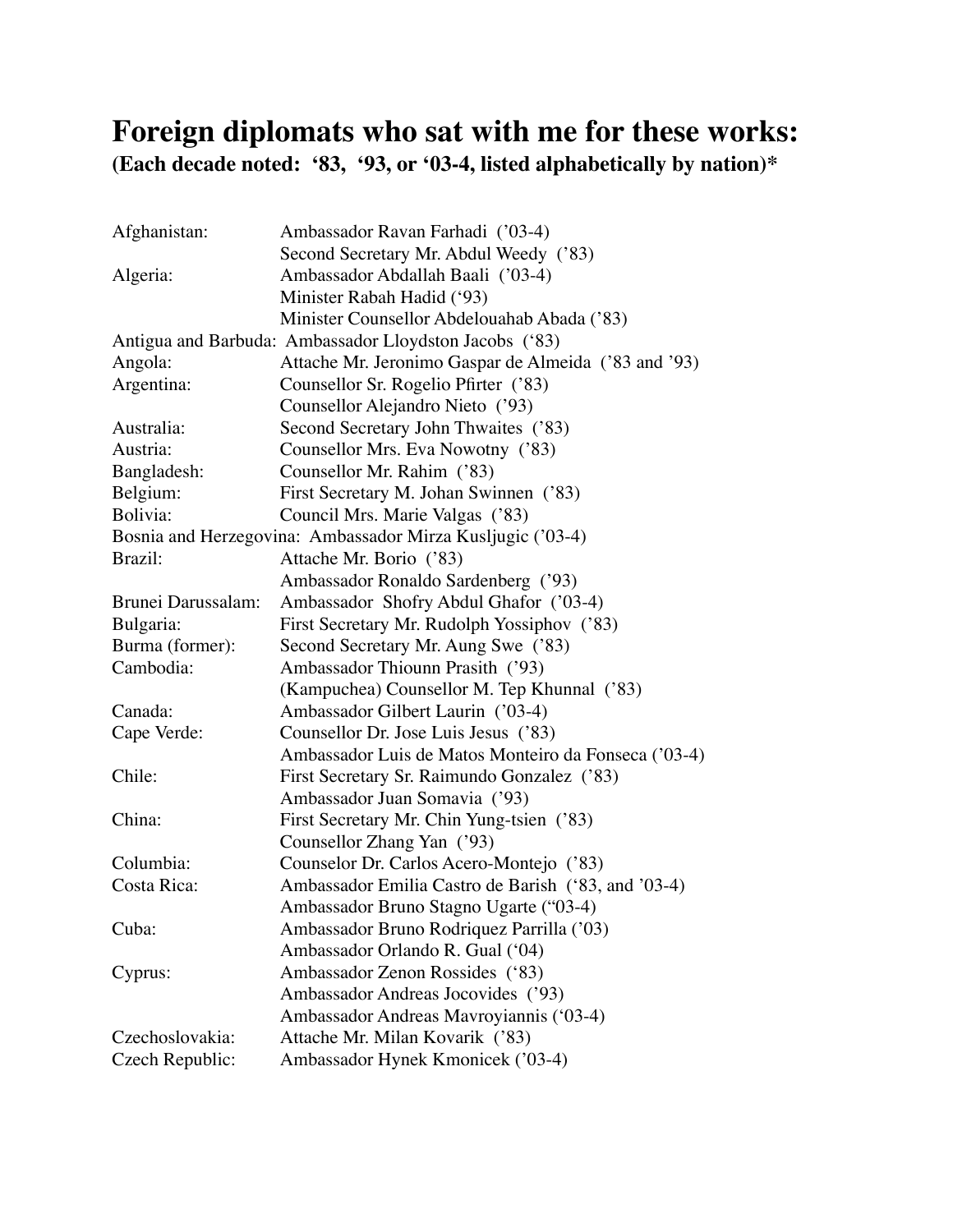| Denmark:           | First Secretary Mr. Kristian Hojersholt ('83)                           |
|--------------------|-------------------------------------------------------------------------|
|                    | Minister Hans Klingenberg ('93)                                         |
|                    | Ambassador Ellen Margrethe Loj ('03-4)                                  |
| Dominica:          | Counselor Mr. Ronald Shillingford ('83)                                 |
|                    | Dominican Republic: Counsellor Luis Vidal ('83)                         |
| Egypt:             | Counsellor Dr. Ali Rahman Rahmy ('83)                                   |
|                    | Minister Counsellor Abdulaleem El-Abyad ('93)                           |
|                    | Ambassador Ahmed Aboul Gheit ('03-4)                                    |
| Ethiopia:          | Ambassador Terunch Zenna ('03-4)                                        |
| Finland:           | Ambassador Marjatta Rasi ('03-4)                                        |
| France:            | Attache M. Denys Krynen ('83)                                           |
| Georgia:           | Ambassador Revaz Adamia ('03-4)                                         |
|                    | Germany (formerly East): Attache Mr. Schutze ('83)                      |
|                    | Germany (formerly West): Counsellor Ms. Uta-Maria Mayer-Schalburg ('83) |
| Germany:           | Ambassador Dr. Hans-Joachim Vergau ('93)                                |
| Ghana:             | Second Secretary Mr. Devine Kwapong ('83)                               |
| Greece:            | Attache Mr. Ametrecopoulas ('83)                                        |
| Guatemala:         | Minister Counsellor Francis Aguilar ('93)                               |
| Hungary:           | Counsellor Dr. Ferenc Somogyi ('83)                                     |
|                    | Ambassador Andre Erdos ('93)                                            |
| India:             | First Secretary Mr. Amitav Banerji ('83)                                |
|                    | Counsellor Rengareg Viswanathan ('93)                                   |
|                    | Ambassador Vijay K. Nambiar ('03-4)                                     |
| Indonesia:         | Counsellor Amin Riamon ('83)                                            |
|                    | Ambassador Nugroho Wisnumurti ('93)                                     |
| Iraq:              | Ambassador Nizar Hamdoon ('93)                                          |
| Iran:              | Ambassador Javad Zarif ('03-4)                                          |
|                    | Attache Mr. Assadi ('83)                                                |
| Ireland:           | Second Secretary Ms. Pauline Conway ('83)                               |
|                    | Second Secretary Pat Kelly ('93)                                        |
| Israel:            | Attache Mr. Uval Gat ('83)                                              |
|                    | Minister Counsellor Aaron Jacob ('93)                                   |
|                    |                                                                         |
| Japan:<br>Lebanon: | Second Secretary Mr. Tsuneshige Iiyama ('83)                            |
| Lesotho:           | Ambassador Dr. Khalil Makkawi ('93)                                     |
|                    | Ambassador Monyane Phoofolo ('93)                                       |
| Madagascar:        | Counselor M. Norbert Rakotomalala ('83)                                 |
| Mexico:            | Ambassador Manuel Tello ('93)                                           |
|                    | Ambassador Enrique Berruga ('03-4)                                      |
| Nepal:             | First Secretary Mr. Keshav Raj Jha ('83)                                |
| Nigeria:           | Ambassador Dr. O. Fafowora ('83)                                        |
| Pakistan:          | Ambassador Munir Akram ('03-4)                                          |
| Philippines:       | Ambassador Lauro Baja, Jr. ('03-4)                                      |
| Poland:            | Counsellor Mr. Ryszard Krystosik ('83)                                  |
| Portugal:          | Ambassador Goncalo Aires de Santa Clara Gomes ('03-4)                   |
| Rwanda:            | Ambassador Stanislas Kamanzi ('03-4)                                    |
| South Africa:      | Attache Mr. J. G. Eiselen ('83)                                         |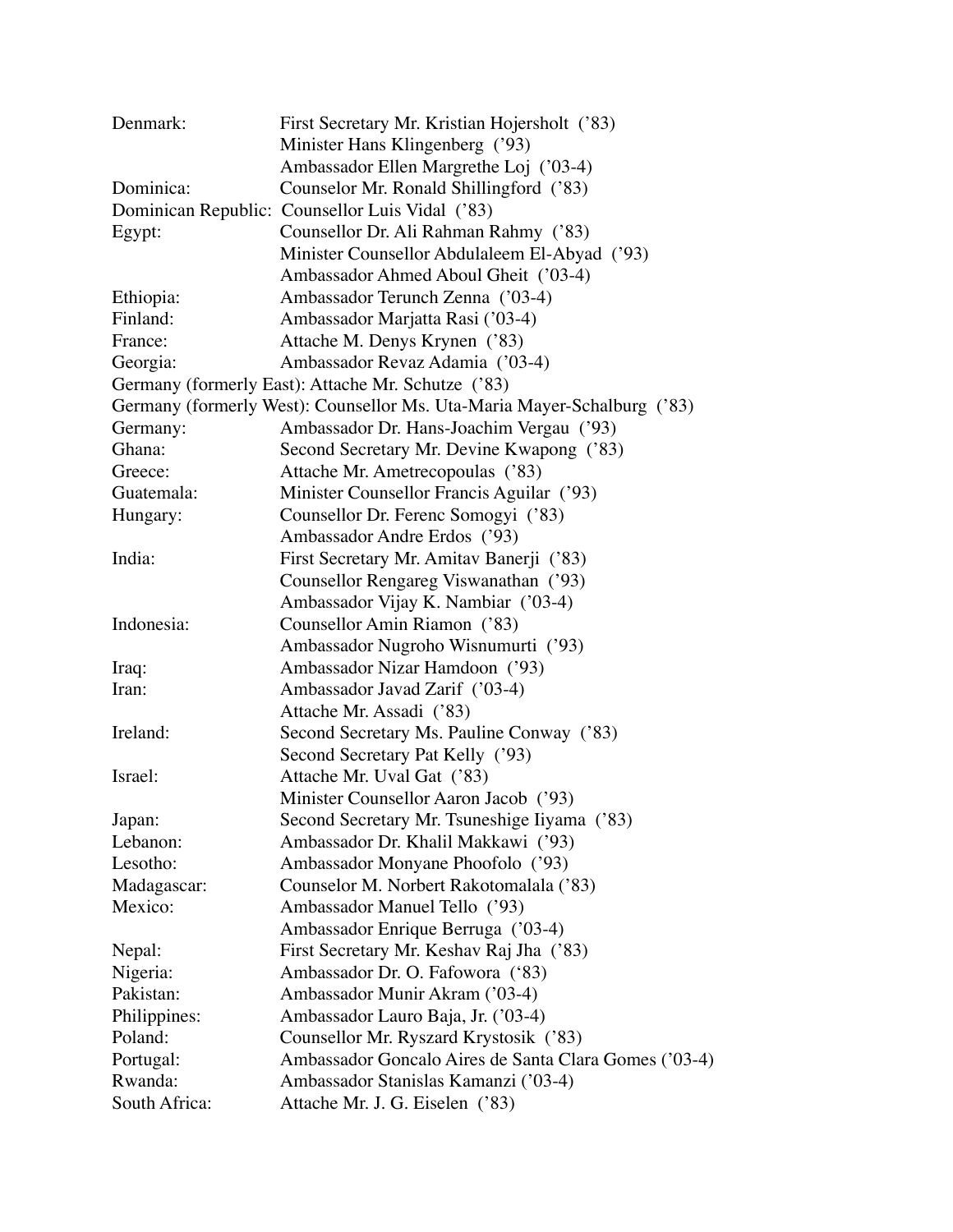| South Korea:   | Minister Dae Won Suh ('93)                |
|----------------|-------------------------------------------|
| Spain:         | Attache Mr. Jimenez ('83)                 |
|                | Ambassador Inocencio Arias ('03-4)        |
| Sudan:         | Ambassador Ahmed Suliman ('93)            |
| Thailand:      | First Secretary Mr. Kobsak Chutikul ('83) |
| Timor-Leste:   | Ambassador Jose Luis Guterres ('03-4)     |
| Togo:          | Counsellor M. Coawovi Gogo Germa ('83)    |
| Turkey:        | Ambassador Mustafa Aksin ('93)            |
|                | Second Secretary Mr. Vefahan Ocak ('83)   |
| USSR (former): | Attache Mr. Nikita Smidovich ('83)        |
| Venezuela:     | Ambassador Diego Arria ('93)              |
| Yemen:         | Ambassador Abdullah Alsaidi ('03-4)       |
| Viet Nam:      | Ambassador Le Luong Minh ('03-4)          |
|                | Counsellor Bui Xuan Ninh ('83)            |
|                | First Secretary N Nguyen An ('83)         |
|                |                                           |

World Bank, Special Rep. to the UN: Dr. Wadi Haddad ('93) Organization of the Islamic Conference: Ambassador Mokhtar Lamani ('03-4)

## **UN Ambassadors sat with for the documentary***, Dialogues, Part One\**

| Afghanistan:                                 | Amb. Ravan Farhadi                     |  |  |
|----------------------------------------------|----------------------------------------|--|--|
| Algeria:                                     | Amb. Abdallah Baali                    |  |  |
| Bosnia and Herzegovina: Amb. Mirza Kusljugic |                                        |  |  |
| Brunei Darussalam: Amb. Shofry Abdul Ghafor  |                                        |  |  |
| Canada:                                      | Amb. Gilbert Laurin                    |  |  |
| Cape Verde:                                  | Amb. Luis de Matos Monteiro da Fonseca |  |  |
| Costa Rica:                                  | Amb. Emilia Castro de Barish (ret.)    |  |  |
|                                              | Amb. Bruno Stagno Ugarte               |  |  |
| Cuba:                                        | Amb. Orlando R. Gual                   |  |  |
| Cyprus:                                      | Amb. Andreas Mavroyiannis              |  |  |
| Czech Republic:                              | Amb. Hynek Kmonicek                    |  |  |
| Denmark:                                     | Amb. Ellen Margrethe Loj               |  |  |
| Egypt:                                       | Amb. Ahmed Aboul Gheit                 |  |  |
| Ethiopia:                                    | Amb. Terunch Zenna                     |  |  |
| Finland:                                     | Amb. Marjatta Rasi                     |  |  |